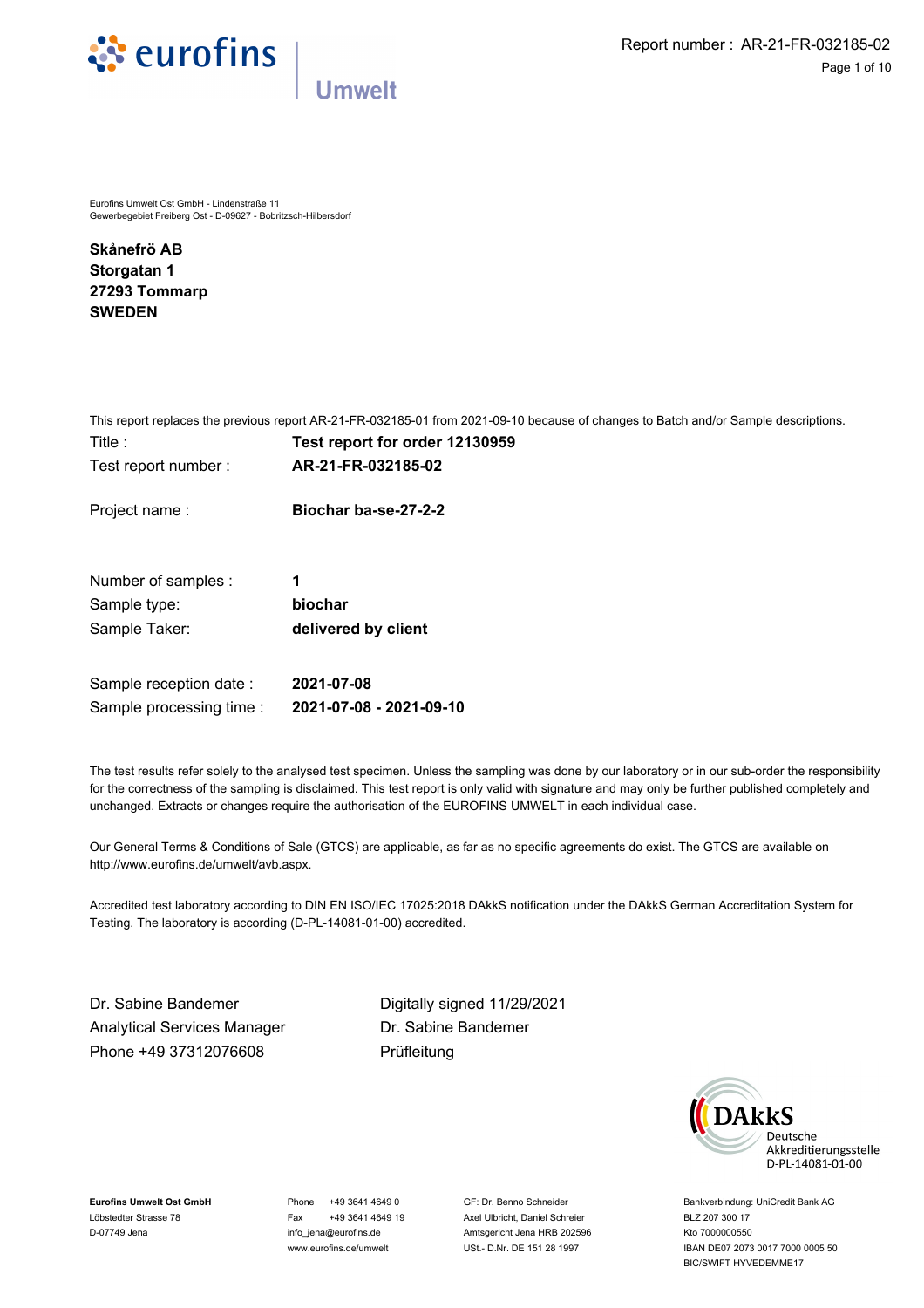

|                                 |                                  |                           |                                               |            |            |              |            | <b>Description</b> |                   | sp-se-27-2-2-1 (03006071 Biokol<br>P1500) |       |                          |  |
|---------------------------------|----------------------------------|---------------------------|-----------------------------------------------|------------|------------|--------------|------------|--------------------|-------------------|-------------------------------------------|-------|--------------------------|--|
|                                 |                                  |                           |                                               |            |            | Limit values |            | Sample number      |                   | 121106650                                 |       |                          |  |
|                                 |                                  |                           |                                               | EBC-       | EBC-       | EBC-         | EBC-ma-    |                    |                   |                                           |       |                          |  |
| Parameter                       | Lab                              |                           | Accr. Method                                  | Feed       | AgroBio    | Agro         | terial     | LOQ                | Unit              |                                           | ar    | db                       |  |
|                                 |                                  |                           |                                               | class I    | class II   | class III    | class IV   |                    |                   |                                           |       |                          |  |
| <b>Biochar properties</b>       |                                  |                           |                                               |            |            |              |            |                    |                   |                                           |       |                          |  |
| Bulk density < 3 mm             | FR.                              |                           | in Anlehnung an<br>VDLUFA-Methode A<br>13.2.1 |            |            |              |            |                    | kg/m <sup>3</sup> | $\blacksquare$                            |       | 259                      |  |
| specific surface (BET)          | SND <sub>2</sub> /<br>$\sqrt{2}$ |                           | DIN ISO 9277: 2014                            |            |            |              |            |                    | $m^2/g$           | $\blacksquare$                            |       | 197.59                   |  |
| water holding capacity (WHC) FR |                                  |                           | DIN EN ISO 14238, A:<br>2014-03               |            |            |              |            |                    | $\%$              | $\overline{a}$                            |       | 173.1                    |  |
| Moisture                        | FR.                              | <b>RE000</b><br><b>FY</b> | DIN 51718: 2002-06                            |            |            |              |            | 0.1                | $%$ (w/w)         | $\overline{a}$                            | 43.2  | $\overline{\phantom{a}}$ |  |
| Ash content (550°C)             | <b>FR</b>                        | <b>RE000</b><br><b>FY</b> | DIN 51719: 1997-07                            |            |            |              |            | 0.1                | $%$ (w/w)         | $\overline{\phantom{a}}$                  | 12.6  | 22.3                     |  |
| Ash content (815°C)             | FR                               | <b>RE000</b><br><b>FY</b> | DIN 51719: 1997-07                            |            |            |              |            | 0.1                | $%$ (w/w)         | $\blacksquare$                            | 12.3  | 21.7                     |  |
| Total carbon                    | <b>FR</b>                        | <b>RE000</b><br><b>FY</b> | DIN 51732: 2014-07                            |            |            |              |            | 0.2                | $%$ (w/w)         | $\overline{\phantom{a}}$                  | 40.2  | 70.8                     |  |
| carbon (organic)                | FR                               | <b>RE000</b><br>FY        | berechnet                                     |            |            |              |            |                    | $%$ (w/w)         | $\blacksquare$                            | 40.0  | 70.5                     |  |
| Hydrogen                        | <b>FR</b>                        | <b>RE000</b><br>FY        | DIN 51732: 2014-07                            |            |            |              |            | 0.1                | % (w/w)           | $\overline{\phantom{a}}$                  | 0.8   | 1.5                      |  |
| Total nitrogen                  | FR.                              | <b>RE000</b><br>FY        | DIN 51732: 2014-07                            |            |            |              |            | 0.05               | $%$ (w/w)         | $\blacksquare$                            | 1.54  | 2.71                     |  |
| Total nitrogen                  | <b>FR</b>                        | <b>RE000</b><br>FY.       | DIN 51732: 2014-07                            |            |            |              |            | 0.5                | g/kg              | $\blacksquare$                            | 15.4  | 27.1                     |  |
| Sulphur (S), total              | <b>FR</b>                        | <b>RE000</b><br><b>FY</b> | DIN 51724-3: 2012-07                          |            |            |              |            | 0.03               | $%$ (w/w)         | $\blacksquare$                            | 0.07  | 0.12                     |  |
| Oxygen                          | <b>FR</b>                        | <b>RE000</b><br><b>FY</b> | DIN 51733: 2016-04                            |            |            |              |            |                    | $%$ (w/w)         | $\blacksquare$                            | 1.9   | 3.3                      |  |
| Total inorganic carbon (TIC)    | FR                               | <b>RE000</b><br>FY        | DIN 51726: 2004-06                            |            |            |              |            | 0.1                | $%$ (w/w)         | $\blacksquare$                            | 0.2   | 0.3                      |  |
| carbonate-CO2                   | <b>FR</b>                        | <b>RE000</b><br><b>FY</b> | DIN 51726: 2004-06                            |            |            |              |            | 0.4                | $%$ (w/w)         | $\blacksquare$                            | 0.6   | 1.0                      |  |
| H/C ratio (molar)               | <b>FR</b>                        | <b>RE000</b><br><b>FY</b> | berechnet                                     |            |            |              |            |                    |                   | $\overline{a}$                            | 0.25  | 0.25                     |  |
| H/Corg ratio (molar)            | <b>FR</b>                        | <b>RE000</b><br><b>FY</b> | berechnet                                     | ${}_{0.7}$ | ${}_{0.7}$ | ${}_{0.7}$   | ${}_{0.7}$ |                    |                   | $\overline{a}$                            | 0.25  | 0.25                     |  |
| O/C ratio (molar)               | FR                               | <b>RE000</b><br><b>FY</b> | berechnet                                     | ${}_{0.4}$ | ${}_{0.4}$ | ${}_{0.4}$   | ${}_{0.4}$ |                    |                   | $\blacksquare$                            | 0.035 | 0.035                    |  |
| Volatile Compounds              | FR                               | <b>RE000</b><br>FY        | DIN 51720: 2001-03                            |            |            |              |            | 0.2                | $%$ (w/w)         | $\blacksquare$                            | 4.6   | 8.1                      |  |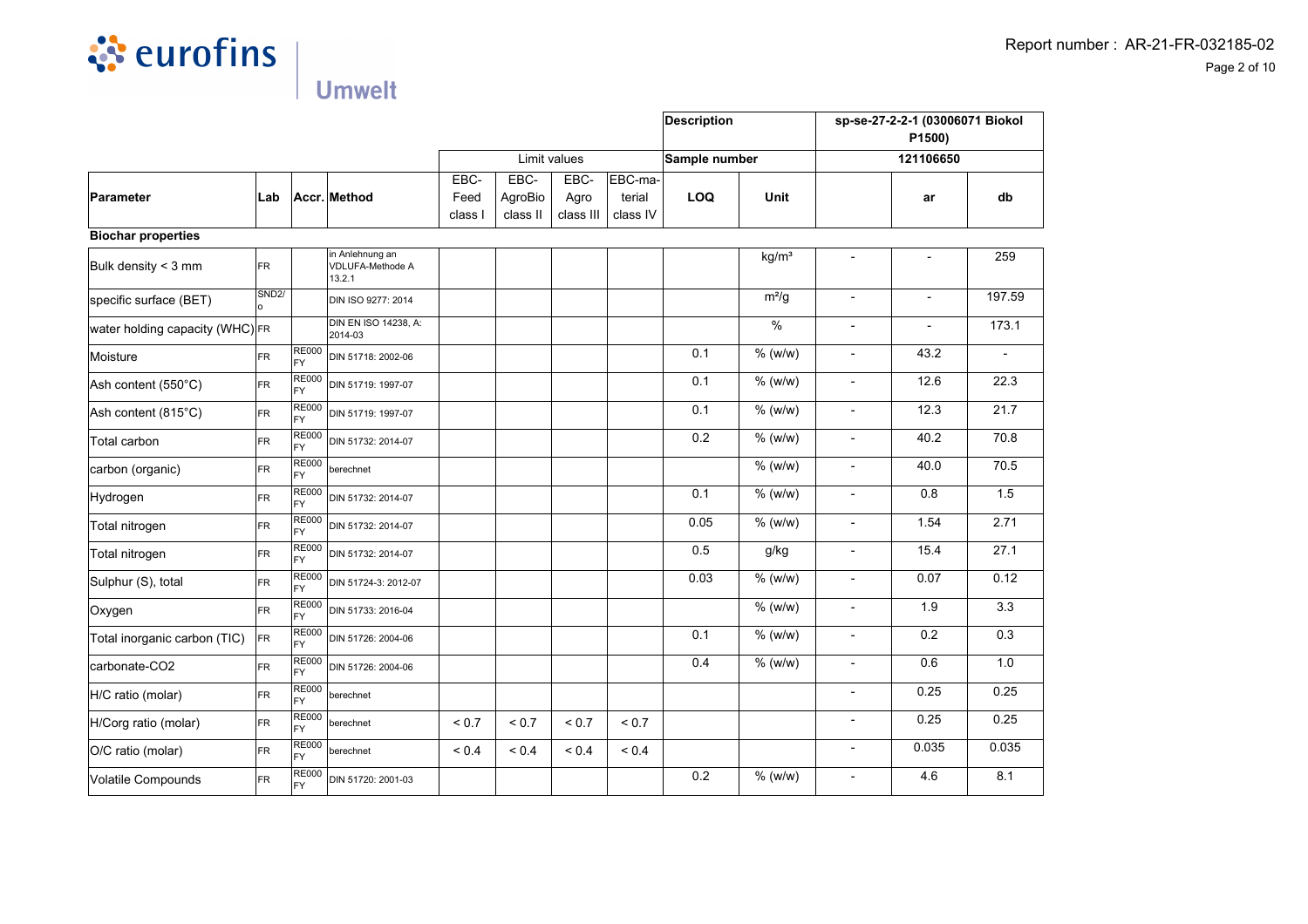

|                                                               |                     |                           |                                                 |                         |                             |                           | <b>Description</b>            |               | sp-se-27-2-2-1 (03006071 Biokol<br>P1500) |                          |                          |       |
|---------------------------------------------------------------|---------------------|---------------------------|-------------------------------------------------|-------------------------|-----------------------------|---------------------------|-------------------------------|---------------|-------------------------------------------|--------------------------|--------------------------|-------|
|                                                               |                     |                           |                                                 |                         |                             | Limit values              |                               | Sample number |                                           |                          | 121106650                |       |
| <b>Parameter</b>                                              | Lab                 |                           | Accr. Method                                    | EBC-<br>Feed<br>class I | EBC-<br>AgroBio<br>class II | EBC-<br>Agro<br>class III | EBC-ma-<br>terial<br>class IV | <b>LOQ</b>    | <b>Unit</b>                               |                          | ar                       | db    |
| gross calorific value (Ho,V)                                  | FR.                 | <b>RE000</b><br>FY        | DIN 51900-3: 2005-1                             |                         |                             |                           |                               | 200           | kJ/kg                                     | $\blacksquare$           | 14700                    | 25900 |
| net calorific value (Hu,p)                                    | FR.                 | <b>RE000</b><br><b>FY</b> | DIN 51900-3: 2005-1                             |                         |                             |                           |                               | 200           | kJ/kg                                     |                          | 13400                    | 25600 |
| pH in CaCl2                                                   | <b>FR</b>           |                           | DIN ISO 10390: 2005-12                          |                         |                             |                           |                               |               |                                           |                          | 9.9                      |       |
| Conductivity                                                  | FR.                 |                           | BGK III. C2: 2006-09                            |                         |                             |                           |                               | 5             | $\mu$ S/cm                                | $\overline{\phantom{a}}$ | 2620                     |       |
| salt content                                                  | FR                  |                           | BGK III. C2: 2006-09                            |                         |                             |                           |                               | 0.005         | g/kg                                      | $\overline{\phantom{a}}$ | 13.8                     |       |
| salt content                                                  | <b>FR</b>           |                           | BGK III. C2: 2006-09                            |                         |                             |                           |                               | 0.005         | g/                                        | $\overline{a}$           | 3.58                     |       |
| Protein, crude                                                | <b>FR</b>           | <b>RE000</b><br><b>FY</b> | <b>VDLUFA Methodenbuch</b><br>Band III: 2014-09 |                         |                             |                           |                               |               | % (w/w) dm                                | nicht<br>bestimmbar      |                          |       |
| Crude fibre                                                   | <b>FR</b>           | <b>RE000</b><br><b>FY</b> | <b>VDLUFA Methodenbuch</b><br>Band III: 2014-09 |                         |                             |                           |                               |               | % (w/w) dm                                | nicht<br>bestimmbar      | $\overline{\phantom{a}}$ |       |
| Fat, crude                                                    | <b>FR</b>           | <b>RE000</b><br><b>FY</b> | <b>VDLUFA Methodenbuch</b><br>Band III: 2014-09 |                         |                             |                           |                               |               | % (w/w) dm                                | nicht<br>bestimmbar      | $\overline{\phantom{a}}$ |       |
| Crude ash                                                     | <b>FR</b>           | <b>RE000</b><br><b>FY</b> | DIN 51719: 1997-07                              |                         |                             |                           |                               | 0.1           | % (w/w)                                   |                          | 12.6                     | 22.3  |
| <b>HCI-unsoluble ash</b>                                      | <b>ES005</b><br>A/o |                           | VDLUFA III 8.2                                  |                         |                             |                           |                               |               | Ma.-% Raw<br>Product                      | 11                       | $\overline{\phantom{a}}$ |       |
| Fluor total (F)                                               | <b>ES005</b><br>A/o | <b>RE000</b><br>CR.       | VDLUFA III, 17.3.2: 2006                        | 150                     |                             |                           |                               |               | mg/kg 88%<br><b>DM</b>                    | < 10                     | $\blacksquare$           |       |
| Polychlorinated dibenzodioxins/-furans (17 PCDD/F) by GC-HRMS |                     |                           |                                                 |                         |                             |                           |                               |               |                                           |                          |                          |       |
| $2,3,7,8$ -TetraCDD                                           | ES005<br>A/o        |                           | DIN 38414-S24: 2000-10                          |                         |                             |                           |                               |               | ng/kg dw                                  | < 0.1                    | $\overline{\phantom{0}}$ |       |
| 1,2,3,7,8-PentaCDD                                            | <b>ES005</b><br>A/o |                           | DIN 38414-S24: 2000-10                          |                         |                             |                           |                               |               | ng/kg dw                                  | < 0.15                   | $\overline{a}$           |       |
| 1,2,3,4,7,8-HexaCDD                                           | <b>ES005</b><br>A/o |                           | DIN 38414-S24: 2000-10                          |                         |                             |                           |                               |               | ng/kg dw                                  | < 0.15                   | $\overline{\phantom{0}}$ |       |
| 1,2,3,6,7,8-HexaCDD                                           | <b>ES005</b><br>A/o |                           | DIN 38414-S24: 2000-10                          |                         |                             |                           |                               |               | ng/kg dw                                  | < 0.15                   | $\overline{\phantom{0}}$ |       |
| 1,2,3,7,8,9-HexaCDD                                           | <b>ES005</b><br>A/o |                           | DIN 38414-S24: 2000-10                          |                         |                             |                           |                               |               | ng/kg dw                                  | < 0.15                   | $\overline{\phantom{a}}$ |       |
| 1,2,3,4,6,7,8-HeptaCDD                                        | <b>ES005</b><br>A/o |                           | DIN 38414-S24: 2000-10                          |                         |                             |                           |                               |               | ng/kg dw                                  | 0.68                     | $\overline{\phantom{0}}$ |       |
| OctaCDD                                                       | <b>ES005</b><br>A/o |                           | DIN 38414-S24: 2000-10                          |                         |                             |                           |                               |               | ng/kg dw                                  | 6.5                      |                          |       |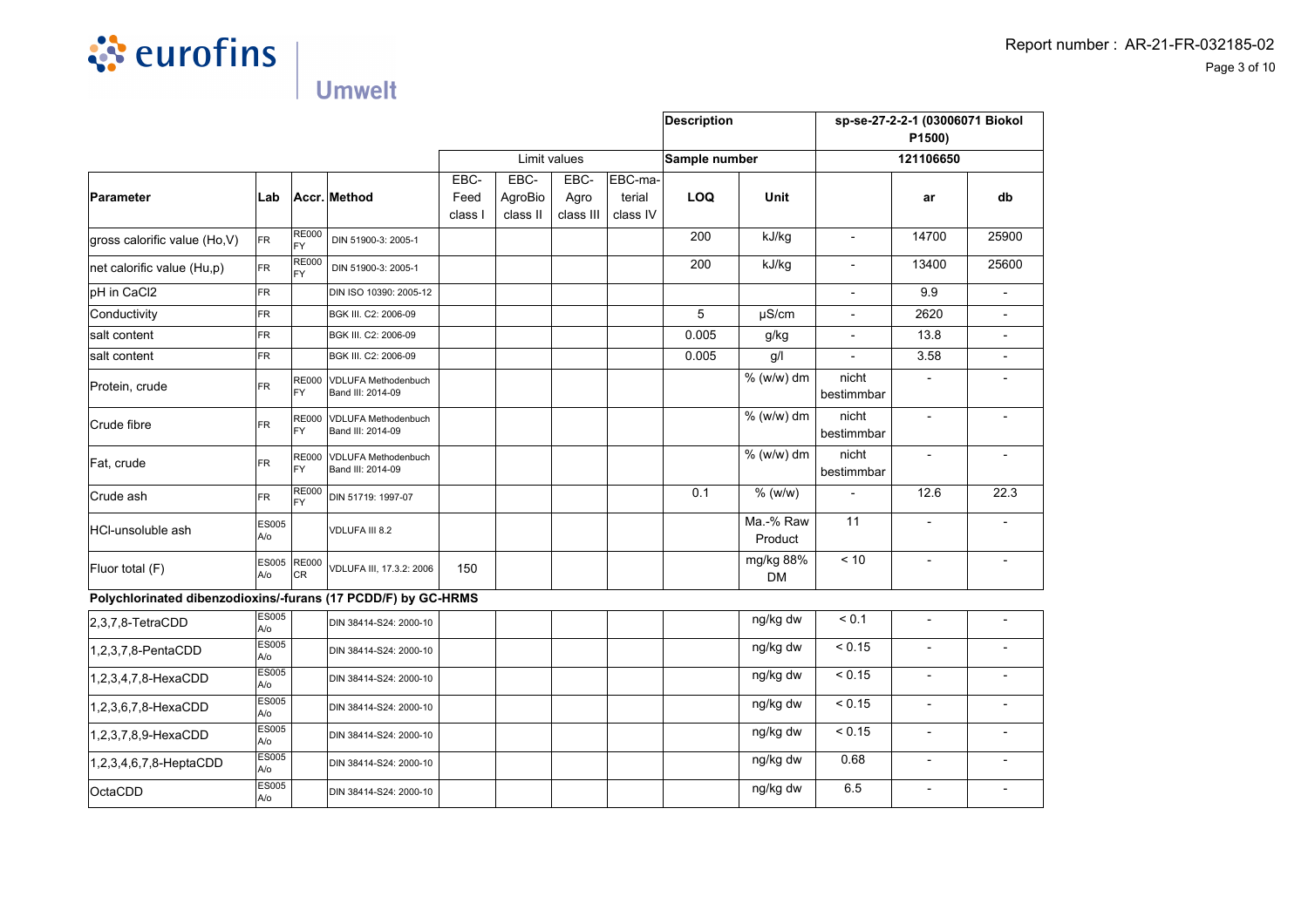

|                                       |                      |                        |                         |                             |                           |                               | <b>Description</b> |                        |             | sp-se-27-2-2-1 (03006071 Biokol<br>P1500) |    |
|---------------------------------------|----------------------|------------------------|-------------------------|-----------------------------|---------------------------|-------------------------------|--------------------|------------------------|-------------|-------------------------------------------|----|
|                                       |                      |                        |                         |                             | Limit values              |                               | Sample number      |                        | 121106650   |                                           |    |
| Parameter                             | Lab                  | Accr. Method           | EBC-<br>Feed<br>class I | EBC-<br>AgroBio<br>class II | EBC-<br>Agro<br>class III | EBC-ma-<br>terial<br>class IV | <b>LOQ</b>         | <b>Unit</b>            |             | ar                                        | db |
| $ 2,3,7,8$ -TetraCDF                  | <b>ES005</b><br>A/o  | DIN 38414-S24: 2000-10 |                         |                             |                           |                               |                    | ng/kg dw               | ${}_{0.05}$ | $\blacksquare$                            |    |
| 1,2,3,7,8-PentaCDF                    | <b>ES005</b><br>A/o  | DIN 38414-S24: 2000-10 |                         |                             |                           |                               |                    | ng/kg dw               | < 0.1       |                                           |    |
| $ 2,3,4,7,8$ -PentaCDF                | <b>ES005</b><br>A/o  | DIN 38414-S24: 2000-10 |                         |                             |                           |                               |                    | ng/kg dw               | < 0.1       |                                           |    |
| 1,2,3,4,7,8-HexaCDF                   | <b>ES005</b><br>A/o  | DIN 38414-S24: 2000-10 |                         |                             |                           |                               |                    | ng/kg dw               | < 0.1       | $\overline{\phantom{0}}$                  |    |
| 1,2,3,6,7,8-HexaCDF                   | <b>ES005</b><br>A/o  | DIN 38414-S24: 2000-10 |                         |                             |                           |                               |                    | ng/kg dw               | < 0.1       |                                           |    |
| 1,2,3,7,8,9-HexaCDF                   | <b>ES005</b><br>A/o  | DIN 38414-S24: 2000-10 |                         |                             |                           |                               |                    | ng/kg dw               | < 0.1       |                                           |    |
| 2,3,4,6,7,8-HexaCDF                   | <b>ES005</b><br>A/o  | DIN 38414-S24: 2000-10 |                         |                             |                           |                               |                    | ng/kg dw               | < 0.1       | $\overline{\phantom{a}}$                  |    |
| 1,2,3,4,6,7,8-HeptaCDF                | <b>ES005</b><br>lA/o | DIN 38414-S24: 2000-10 |                         |                             |                           |                               |                    | ng/kg dw               | 0.16        | $\overline{\phantom{a}}$                  |    |
| 1,2,3,4,7,8,9-HeptaCDF                | <b>ES005</b><br>A/o  | DIN 38414-S24: 2000-10 |                         |                             |                           |                               |                    | ng/kg dw               | < 0.1       | $\overline{\phantom{a}}$                  |    |
| <b>OctaCDF</b>                        | <b>ES005</b><br>A/o  | DIN 38414-S24: 2000-10 |                         |                             |                           |                               |                    | ng/kg dw               | ${}_{0.2}$  | $\overline{\phantom{a}}$                  |    |
| WHO(2005)-PCDD/F TEQ<br>(lower-bound) | <b>ES005</b><br>A/o  | DIN 38414-S24: 2000-10 |                         |                             |                           |                               |                    | ng/kg dw               | 0.0104      | $\overline{\phantom{a}}$                  |    |
| WHO(2005)-PCDD/F TEQ<br>(upper-bound) | <b>ES005</b><br>A/o  | DIN 38414-S24: 2000-10 |                         |                             |                           |                               |                    | ng/kg dw               | 0.384       |                                           |    |
| WHO(2005)-PCDD/F TEQ<br>(upper-bound) | <b>ES005</b><br>lA/o | Icalculated            | 0.75                    |                             |                           |                               |                    | ng/kg 88%<br><b>DM</b> | 0.338       |                                           |    |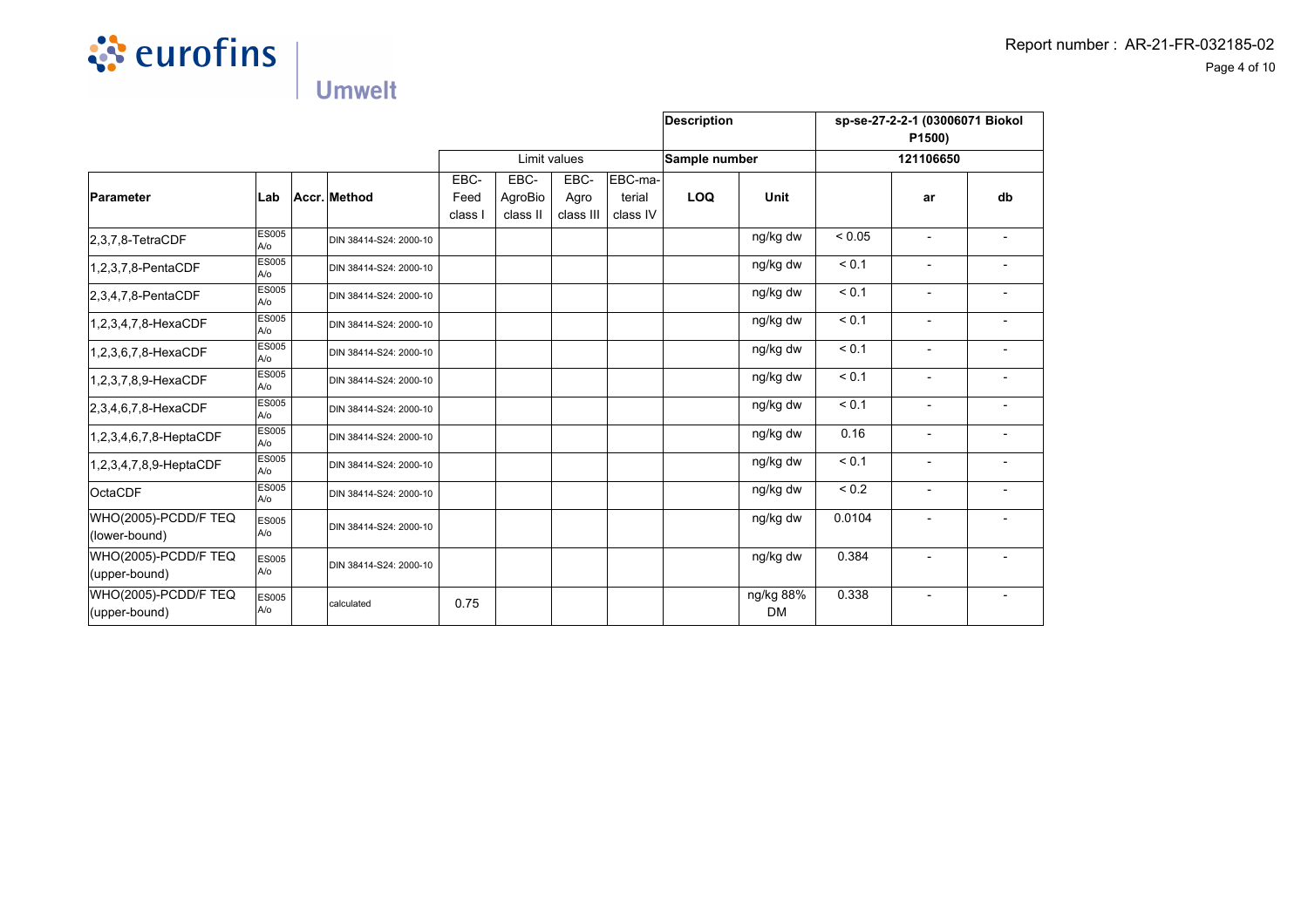

|                                                  |                     |                       |         |          |              |          | <b>Description</b> |                        | sp-se-27-2-2-1 (03006071 Biokol<br>P1500) |                          |                          |
|--------------------------------------------------|---------------------|-----------------------|---------|----------|--------------|----------|--------------------|------------------------|-------------------------------------------|--------------------------|--------------------------|
|                                                  |                     |                       |         |          | Limit values |          | Sample number      |                        |                                           | 121106650                |                          |
|                                                  |                     |                       | EBC-    | EBC-     | EBC-         | EBC-ma-  |                    |                        |                                           |                          |                          |
| Parameter                                        | Lab                 | Accr. Method          | Feed    | AgroBio  | Agro         | terial   | LOQ                | <b>Unit</b>            |                                           | ar                       | db                       |
|                                                  |                     |                       | class I | class II | class III    | class IV |                    |                        |                                           |                          |                          |
| Polychlorinated biphenyl (12 WHO PCB) by GC-HRMS |                     |                       |         |          |              |          |                    |                        |                                           |                          |                          |
| <b>PCB 77</b>                                    | <b>ES005</b><br>A/o | DIN 38407-F3: 1998-07 |         |          |              |          |                    | ng/kg dw               | 15                                        |                          |                          |
| <b>PCB 81</b>                                    | <b>ES005</b><br>A/o | DIN 38407-F3: 1998-07 |         |          |              |          |                    | ng/kg dw               | 0.49                                      |                          |                          |
| <b>PCB 105</b>                                   | <b>ES005</b><br>A/o | DIN 38407-F3: 1998-07 |         |          |              |          |                    | ng/kg dw               | 31                                        | $\overline{\phantom{a}}$ | $\overline{\phantom{0}}$ |
| PCB 118                                          | ES005<br>A/o        | DIN 38407-F3: 1998-07 |         |          |              |          |                    | ng/kg dw               | 84                                        | $\blacksquare$           | ÷,                       |
| <b>PCB 114</b>                                   | <b>ES005</b><br>A/o | DIN 38407-F3: 1998-07 |         |          |              |          |                    | ng/kg dw               | $\leq 3$                                  |                          | $\overline{\phantom{0}}$ |
| <b>PCB 123</b>                                   | <b>ES005</b><br>A/o | DIN 38407-F3: 1998-07 |         |          |              |          |                    | ng/kg dw               | $\overline{3.7}$                          | $\blacksquare$           |                          |
| <b>PCB 126</b>                                   | <b>ES005</b><br>A/o | DIN 38407-F3: 1998-07 |         |          |              |          |                    | ng/kg dw               | ${}_{0.3}$                                |                          | ÷,                       |
| PCB 156                                          | <b>ES005</b><br>A/o | DIN 38407-F3: 1998-07 |         |          |              |          |                    | ng/kg dw               | 4.1                                       |                          | $\overline{a}$           |
| <b>PCB 157</b>                                   | <b>ES005</b><br>A/o | DIN 38407-F3: 1998-07 |         |          |              |          |                    | ng/kg dw               | $\leq$ 2                                  | $\overline{\phantom{a}}$ | $\overline{\phantom{a}}$ |
| <b>PCB 167</b>                                   | <b>ES005</b><br>A/o | DIN 38407-F3: 1998-07 |         |          |              |          |                    | ng/kg dw               | $\leq 2$                                  | $\overline{\phantom{a}}$ | $\blacksquare$           |
| PCB 169                                          | <b>ES005</b><br>A/o | DIN 38407-F3: 1998-07 |         |          |              |          |                    | ng/kg dw               | ${}_{0.3}$                                | $\blacksquare$           | $\overline{a}$           |
| PCB 189                                          | <b>ES005</b><br>A/o | DIN 38407-F3: 1998-07 |         |          |              |          |                    | ng/kg dw               | $<$ 3                                     |                          |                          |
| WHO(2005)-PCB TEQ<br>(lower-bound)               | <b>ES005</b><br>A/o | DIN 38407-F3: 1998-07 |         |          |              |          |                    | ng/kg dw               | 0.00533                                   |                          |                          |
| WHO(2005)-PCB TEQ<br>(upper-bound)               | <b>ES005</b><br>A/o | DIN 38407-F3: 1998-07 |         |          |              |          |                    | ng/kg dw               | 0.0446                                    | $\overline{\phantom{a}}$ |                          |
| WHO(2005)-PCB TEQ<br>(upper-bound)               | ES005<br>A/o        | calculated            |         |          |              |          |                    | ng/kg 88%<br><b>DM</b> | 0.0393                                    | $\overline{a}$           |                          |
| WHO(2005)-PCDD/F+PCB<br>TEQ (upper-bound)        | <b>ES005</b><br>A/o | DIN 38407-F3: 1998-07 |         |          |              |          |                    | ng/kg dw               | 0.429                                     |                          |                          |
| WHO(2005)-PCDD/F+PCB<br>TEQ (upper-bound)        | <b>ES005</b><br>A/o | calculated            | 1.25    |          |              |          |                    | ng/kg 88%<br><b>DM</b> | 0.378                                     | $\overline{\phantom{a}}$ |                          |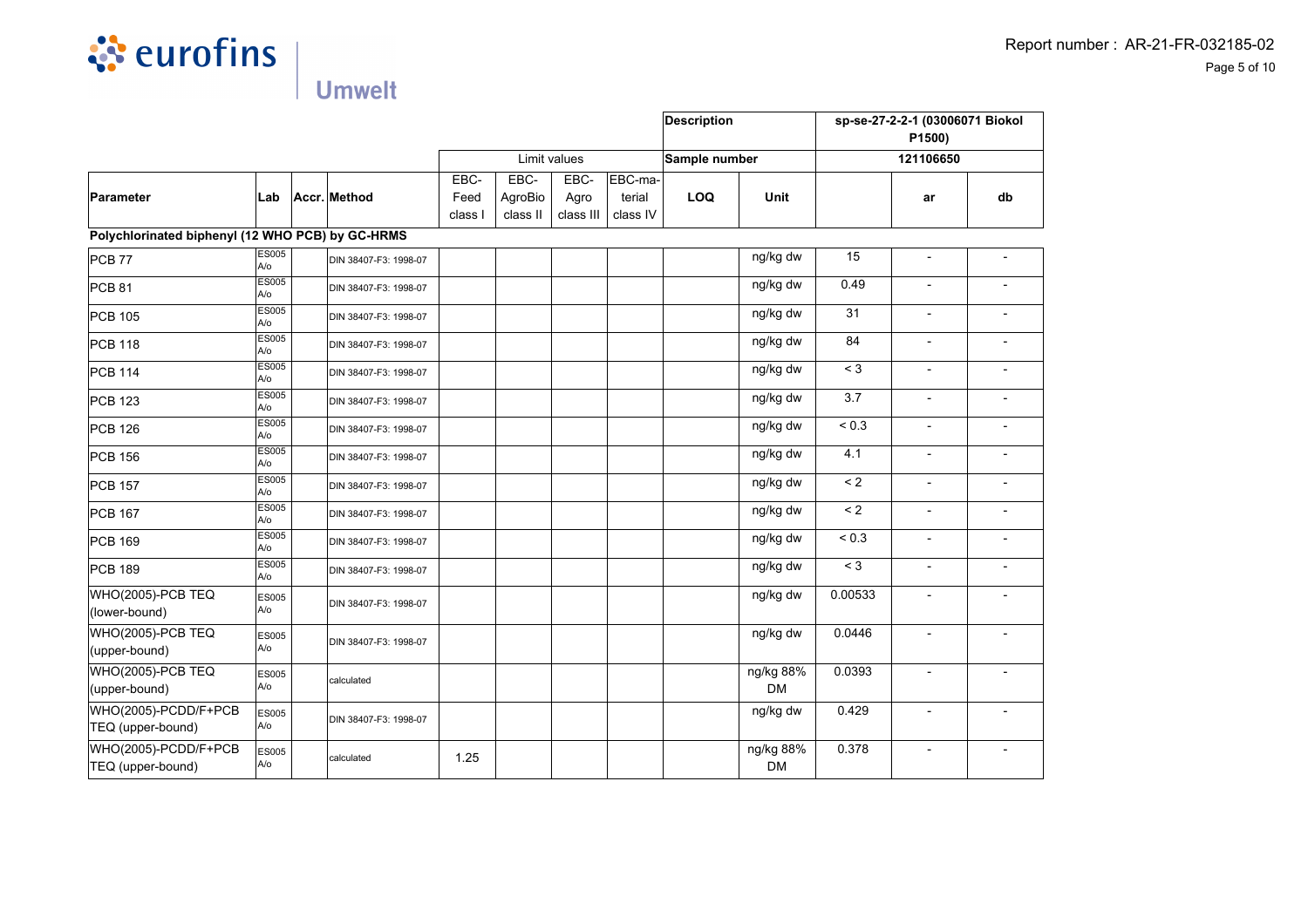

|                                                                              |                     |                           |                                             |                         |                             | <b>Description</b>        |                               | sp-se-27-2-2-1 (03006071 Biokol<br>P1500) |                             |                          |                          |                |
|------------------------------------------------------------------------------|---------------------|---------------------------|---------------------------------------------|-------------------------|-----------------------------|---------------------------|-------------------------------|-------------------------------------------|-----------------------------|--------------------------|--------------------------|----------------|
|                                                                              |                     |                           |                                             |                         |                             | Limit values              |                               | Sample number                             |                             |                          | 121106650                |                |
| Parameter                                                                    | Lab                 |                           | Accr. Method                                | EBC-<br>Feed<br>class I | EBC-<br>AgroBio<br>class II | EBC-<br>Agro<br>class III | EBC-ma-<br>terial<br>class IV | <b>LOQ</b>                                | Unit                        |                          | ar                       | db             |
| Polychlorinated biphenyl (7 PCB) by GC-HRMS                                  |                     |                           |                                             |                         |                             |                           |                               |                                           |                             |                          |                          |                |
| Total 6 Indicator PCB (incl.<br>LOQ)                                         | <b>ES005</b><br>A/o |                           | DIN 38414-S20: 1996-01                      | 10                      |                             |                           |                               |                                           | $\mu$ g/kg 88%<br><b>DM</b> | 3.7                      | $\overline{\phantom{a}}$ |                |
| PCB28                                                                        | <b>ES005</b><br>A/o |                           | DIN 38414-S20: 1996-01                      |                         |                             |                           |                               |                                           | µg/kg 88%<br><b>DM</b>      | 2.6                      | $\overline{a}$           |                |
| $PCB$ 52                                                                     | <b>ES005</b><br>A/o |                           | DIN 38414-S20: 1996-01                      |                         |                             |                           |                               |                                           | µg/kg 88%<br><b>DM</b>      | 0.63                     | $\overline{a}$           |                |
| PCB 101                                                                      | <b>ES005</b><br>A/o |                           | DIN 38414-S20: 1996-01                      |                         |                             |                           |                               |                                           | µg/kg 88%<br><b>DM</b>      | 0.20                     | $\overline{\phantom{a}}$ |                |
| PCB 153                                                                      | <b>ES005</b><br>A/o |                           | DIN 38414-S20: 1996-01                      |                         |                             |                           |                               |                                           | µg/kg 88%<br><b>DM</b>      | 0.11                     | $\overline{a}$           |                |
| PCB 138                                                                      | <b>ES005</b><br>A/o |                           | DIN 38414-S20: 1996-01                      |                         |                             |                           |                               |                                           | µg/kg 88%<br><b>DM</b>      | 0.097                    | $\overline{\phantom{0}}$ |                |
| PCB 180                                                                      | <b>ES005</b><br>A/o |                           | DIN 38414-S20: 1996-01                      |                         |                             |                           |                               |                                           | µg/kg 88%<br><b>DM</b>      | < 0.020                  | $\overline{\phantom{a}}$ | $\blacksquare$ |
| Elements from the micro wave pressure digestion acc. to DIN 22022-1: 2014-07 |                     |                           |                                             |                         |                             |                           |                               |                                           |                             |                          |                          |                |
| Copper (Cu)                                                                  | <b>FR</b>           | <b>FY</b>                 | RE000 DIN EN ISO 17294-2<br>(E29): 2017-01  | 70                      | 70                          | 100                       | 250                           | $\mathbf{1}$                              | mg/kg                       | $\blacksquare$           | $\overline{\phantom{0}}$ | 27             |
| Nickel (Ni)                                                                  | <b>FR</b>           | <b>RE000</b><br><b>FY</b> | <b>DIN EN ISO 17294-2</b><br>(E29): 2017-01 | 25                      | 25                          | 50                        | 250                           | $\mathbf{1}$                              | mg/kg                       | $\overline{\phantom{a}}$ | $\overline{\phantom{0}}$ | 5              |
| Zinc (Zn)                                                                    | <b>FR</b>           | <b>RE000</b><br><b>FY</b> | <b>DIN EN ISO 17294-2</b><br>(E29): 2017-01 | 200                     | 200                         | 400                       | 750                           | $\mathbf{1}$                              | mg/kg                       | $\overline{\phantom{a}}$ |                          | 178            |
| Chromium (Cr)                                                                | <b>FR</b>           | <b>RE000</b><br>FY        | <b>DIN EN ISO 17294-2</b><br>(E29): 2017-01 | 70                      | 70                          | 90                        | 250                           | $\mathbf{1}$                              | mg/kg                       | $\overline{\phantom{a}}$ | $\overline{\phantom{a}}$ | 9              |
| Boron (B)                                                                    | <b>FR</b>           | <b>RE000</b><br><b>FY</b> | <b>DIN EN ISO 17294-2</b><br>(E29): 2017-01 |                         |                             |                           |                               | $\mathbf{1}$                              | mg/kg                       | $\blacksquare$           |                          | 21             |
| Manganese (Mn)                                                               | <b>FR</b>           | <b>RE000</b><br><b>FY</b> | <b>DIN EN ISO 17294-2</b><br>(E29): 2017-01 |                         |                             |                           |                               | $\mathbf{1}$                              | mg/kg                       | $\overline{\phantom{a}}$ | $\overline{a}$           | 201            |
| Silver (Ag)                                                                  | <b>FR</b>           | <b>RE000</b><br><b>FY</b> | <b>DIN EN ISO 17294-2</b><br>(E29): 2017-01 |                         |                             |                           |                               | 5                                         | mg/kg                       | $\blacksquare$           | $\overline{\phantom{0}}$ | < 5            |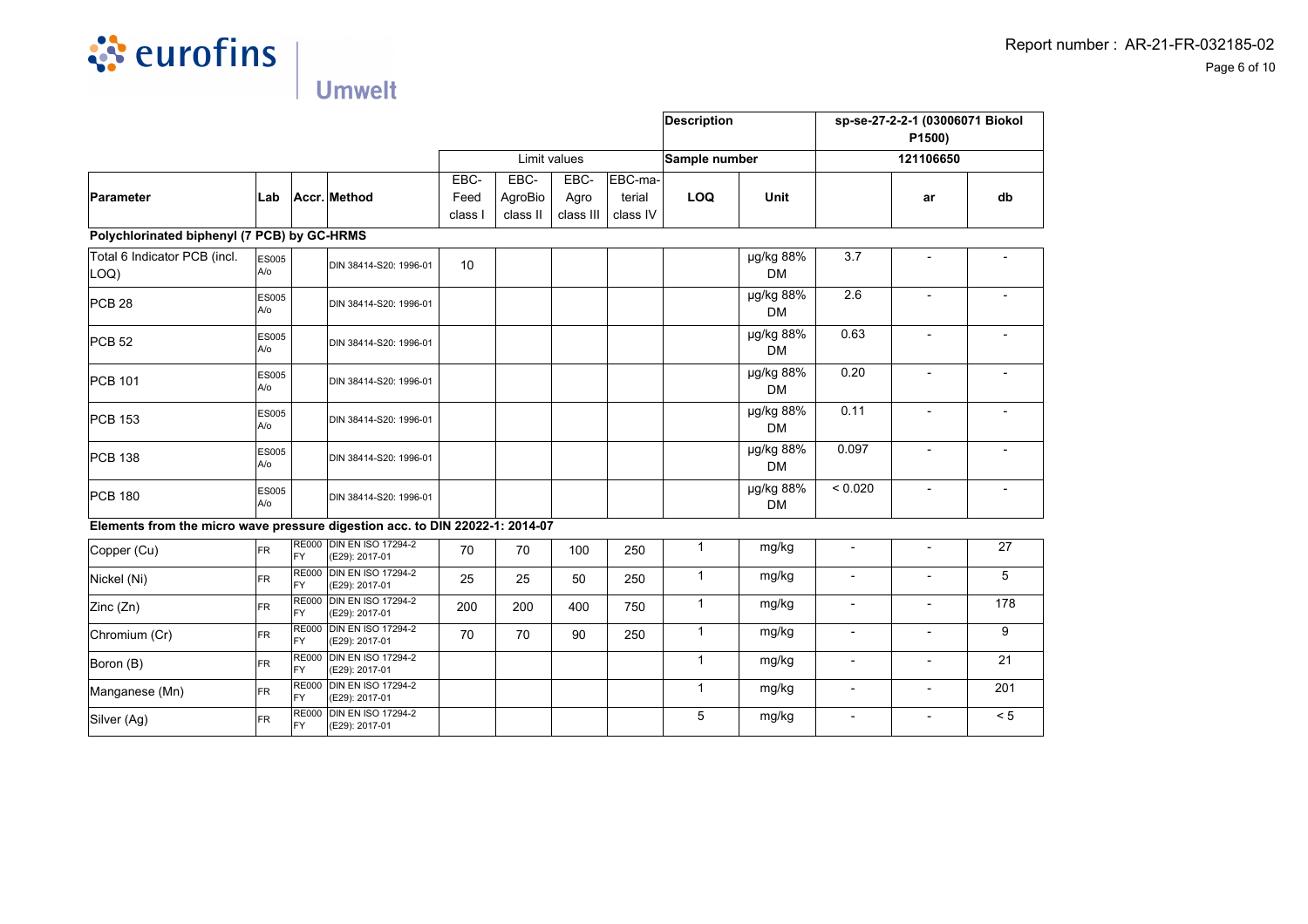

|                                                                                  |                        |                           |                                          |                         |                             |                           |                               | <b>Description</b> |                        | sp-se-27-2-2-1 (03006071 Biokol<br>P1500) |                          |      |
|----------------------------------------------------------------------------------|------------------------|---------------------------|------------------------------------------|-------------------------|-----------------------------|---------------------------|-------------------------------|--------------------|------------------------|-------------------------------------------|--------------------------|------|
|                                                                                  |                        |                           |                                          |                         |                             | Limit values              |                               | Sample number      |                        | 121106650                                 |                          |      |
| Parameter                                                                        | <b>Lab</b>             |                           | Accr. Method                             | EBC-<br>Feed<br>class I | EBC-<br>AgroBio<br>class II | EBC-<br>Agro<br>class III | EBC-ma-<br>terial<br>class IV | <b>LOQ</b>         | Unit                   |                                           | ar                       | db   |
| Elements from the pressure digestion acc. to DIN EN 13805: 2014-12               |                        |                           |                                          |                         |                             |                           |                               |                    |                        |                                           |                          |      |
| Arsenic (As)                                                                     | <b>ES005</b><br>lA/o   | CR                        | RE000 DIN EN ISO 17294-2:<br>2005-02     | 2                       |                             |                           |                               |                    | mg/kg 88%<br><b>DM</b> | 0.24                                      | $\overline{a}$           |      |
| Lead (Pb)                                                                        | ES005<br>A/o           | <b>RE000</b><br>CR        | DIN EN ISO 17294-2:<br>2005-02           | 10                      |                             |                           |                               |                    | mg/kg 88%<br><b>DM</b> | 2.3                                       |                          |      |
| Cadmium (Cd)                                                                     | <b>ES005</b><br>$A$ /o | <b>RE000</b><br>CR        | <b>DIN EN ISO 17294-2:</b><br>2005-02    | 0.8                     |                             |                           |                               |                    | mg/kg 88%<br><b>DM</b> | 0.049                                     |                          |      |
| Mercury (Hg)                                                                     | <b>ES005</b><br>A/o    | <b>RE000</b><br><b>CR</b> | DIN EN 15763:2010-04                     | 0.1                     |                             |                           |                               |                    | mg/kg 88%<br><b>DM</b> | 0.018                                     | $\overline{\phantom{a}}$ |      |
| Elements fr. the borate digestion of ash 550 °C acc. to DIN 51729-11:1998-11(AR) |                        |                           |                                          |                         |                             |                           |                               |                    |                        |                                           |                          |      |
| Calcium as CaO                                                                   | lfr.                   | <b>FY</b>                 | RE000 DIN EN ISO 11885 (E22):<br>2009-09 |                         |                             |                           |                               | 0.1                | $%$ (w/w)              | $\blacksquare$                            | $\overline{a}$           | 7.9  |
| Iron as Fe2O3                                                                    | lfr.                   | <b>RE000</b><br><b>FY</b> | DIN EN ISO 11885 (E22):<br>2009-09       |                         |                             |                           |                               | 0.1                | $%$ (w/w)              | $\blacksquare$                            | $\overline{a}$           | 1.3  |
| Potassium as K2O                                                                 | FR                     | <b>RE000</b><br>FY        | DIN EN ISO 11885 (E22):<br>2009-09       |                         |                             |                           |                               | 0.1                | $%$ (w/w)              | $\blacksquare$                            | $\blacksquare$           | 16.7 |
| Magnesium as MgO                                                                 | lfr.                   | <b>RE000</b><br><b>FY</b> | DIN EN ISO 11885 (E22):<br>2009-09       |                         |                             |                           |                               | 0.1                | $%$ (w/w)              | $\overline{\phantom{a}}$                  | $\overline{a}$           | 3.7  |
| Sodium as Na2O                                                                   | <b>FR</b>              | <b>RE000</b><br><b>FY</b> | DIN EN ISO 11885 (E22):<br>2009-09       |                         |                             |                           |                               | 0.1                | $%$ (w/w)              | $\blacksquare$                            |                          | 1.0  |
| Phosphorus as P2O5                                                               | lfr.                   | <b>RE000</b><br>FY.       | DIN EN ISO 11885 (E22):<br>2009-09       |                         |                             |                           |                               | 0.1                | $%$ (w/w)              |                                           |                          | 9.7  |
| sulphur as SO3                                                                   | lfr.                   | <b>RE000</b><br>FY.       | DIN EN ISO 11885 (E22):<br>2009-09       |                         |                             |                           |                               | 0.1                | % (w/w)                |                                           |                          | 1.9  |
| Silicon as SiO2                                                                  | <b>FR</b>              | <b>RE000</b><br>FY        | DIN EN ISO 11885 (E22):<br>2009-09       |                         |                             |                           |                               | 0.1                | % (w/w)                | $\blacksquare$                            |                          | 43.1 |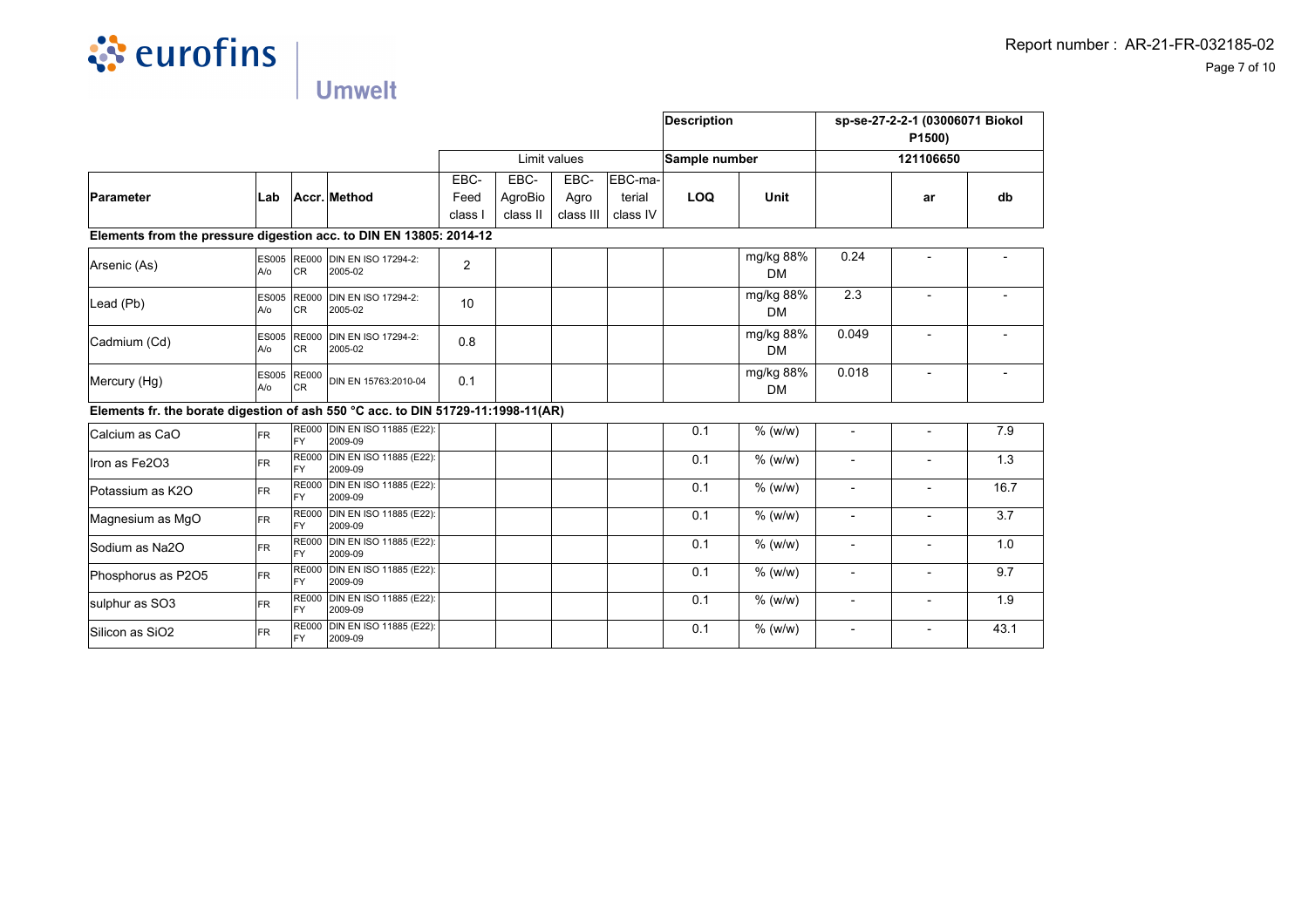

|                                                                                  |                           |                           |                                          |                         |                             |                           |                               | Description   |                        |                          | sp-se-27-2-2-1 (03006071 Biokol<br>P1500) |      |
|----------------------------------------------------------------------------------|---------------------------|---------------------------|------------------------------------------|-------------------------|-----------------------------|---------------------------|-------------------------------|---------------|------------------------|--------------------------|-------------------------------------------|------|
|                                                                                  |                           |                           |                                          |                         |                             | Limit values              |                               | Sample number |                        |                          | 121106650                                 |      |
| Parameter                                                                        | ∣Lab                      |                           | Accr. Method                             | EBC-<br>Feed<br>class I | EBC-<br>AgroBio<br>class II | EBC-<br>Agro<br>class III | EBC-ma-<br>terial<br>class IV | LOQ           | Unit                   |                          | ar                                        | db   |
| Elements fr. the borate digestion of ash 550°C acc. to DIN 51729-11:1998-11(OS)  |                           |                           |                                          |                         |                             |                           |                               |               |                        |                          |                                           |      |
| Calcium as CaO                                                                   | <b>FR</b>                 | <b>FY</b>                 | RE000 DIN EN ISO 11885 (E22):<br>2009-09 |                         |                             |                           |                               | 0.1           | g/kg                   | $\overline{\phantom{a}}$ | $\overline{\phantom{a}}$                  | 17.6 |
| Iron as Fe2O3                                                                    | <b>FR</b>                 | <b>RE000</b><br><b>FY</b> | DIN EN ISO 11885 (E22):<br>2009-09       |                         |                             |                           |                               | 0.1           | g/kg                   | $\blacksquare$           | $\blacksquare$                            | 2.9  |
| Potassium as K2O                                                                 | FR                        | <b>RE000</b><br>FY        | DIN EN ISO 11885 (E22):<br>2009-09       |                         |                             |                           |                               | 0.1           | g/kg                   | $\overline{\phantom{0}}$ | $\blacksquare$                            | 37.1 |
| Magnesium as MgO                                                                 | FR                        | <b>RE000</b><br>FY        | DIN EN ISO 11885 (E22):<br>2009-09       |                         |                             |                           |                               | 0.1           | g/kg                   | $\overline{\phantom{0}}$ | $\blacksquare$                            | 8.2  |
| Sodium as Na2O                                                                   | <b>FR</b>                 | <b>RE000</b><br>FY        | DIN EN ISO 11885 (E22):<br>2009-09       |                         |                             |                           |                               | 0.1           | g/kg                   | $\overline{\phantom{a}}$ | $\blacksquare$                            | 2.2  |
| Phosphorus as P2O5                                                               | <b>FR</b>                 | <b>RE000</b><br>FY        | DIN EN ISO 11885 (E22):<br>2009-09       |                         |                             |                           |                               | 0.1           | g/kg                   | $\overline{\phantom{0}}$ | $\overline{a}$                            | 21.5 |
| sulphur as SO3                                                                   | <b>FR</b>                 | <b>RE000</b><br>FY        | DIN EN ISO 11885 (E22):<br>2009-09       |                         |                             |                           |                               | 0.1           | g/kg                   | $\overline{\phantom{0}}$ | $\blacksquare$                            | 4.3  |
| Silicon as SiO2                                                                  | <b>FR</b>                 | <b>RE000</b><br>FY        | DIN EN ISO 11885 (E22):<br>2009-09       |                         |                             |                           |                               | 0.1           | g/kg                   | $\overline{\phantom{a}}$ | $\blacksquare$                            | 95.9 |
| Organic contaminents from toluene extraction acc. to EN 16181:2019-08 (method 2) |                           |                           |                                          |                         |                             |                           |                               |               |                        |                          |                                           |      |
| Naphthalene                                                                      | <b>ES005</b><br>A/O       |                           | DIN ISO 13877: 2000                      |                         |                             |                           |                               | 10            | µg/kg 88%<br><b>DM</b> | 660                      |                                           |      |
| Acenaphthylene                                                                   | <b>ES005</b><br>A/O       |                           | DIN ISO 13877: 2000                      |                         |                             |                           |                               | 10            | µg/kg 88%<br><b>DM</b> | 170                      | $\blacksquare$                            |      |
| Acenaphthene                                                                     | <b>ES005</b><br>A/o       |                           | DIN ISO 13877: 2000                      |                         |                             |                           |                               | 10            | µg/kg 88%<br><b>DM</b> | 26                       | $\mathbf{r}$                              |      |
| Fluorene                                                                         | <b>ES005</b><br>A/o       |                           | DIN ISO 13877: 2000                      |                         |                             |                           |                               | 10            | µg/kg 88%<br><b>DM</b> | 78                       | $\overline{\phantom{a}}$                  |      |
| Phenanthrene                                                                     | <b>ES005</b><br>A/o       |                           | DIN ISO 13877: 2000                      |                         |                             |                           |                               | 10            | µg/kg 88%<br><b>DM</b> | 310                      |                                           |      |
| Anthracene                                                                       | <b>ES005</b><br>$A$ / $O$ |                           | DIN ISO 13877: 2000                      |                         |                             |                           |                               | 10            | µg/kg 88%<br><b>DM</b> | 61                       |                                           |      |
| Fluoranthene                                                                     | <b>ES005</b><br>A/o       |                           | DIN ISO 13877: 2000                      |                         |                             |                           |                               | 10            | µg/kg 88%<br><b>DM</b> | 160                      | $\blacksquare$                            |      |
| Pyrene                                                                           | <b>ES005</b><br>A/o       |                           | DIN ISO 13877: 2000                      |                         |                             |                           |                               | 10            | µg/kg 88%<br><b>DM</b> | 200                      | $\overline{a}$                            |      |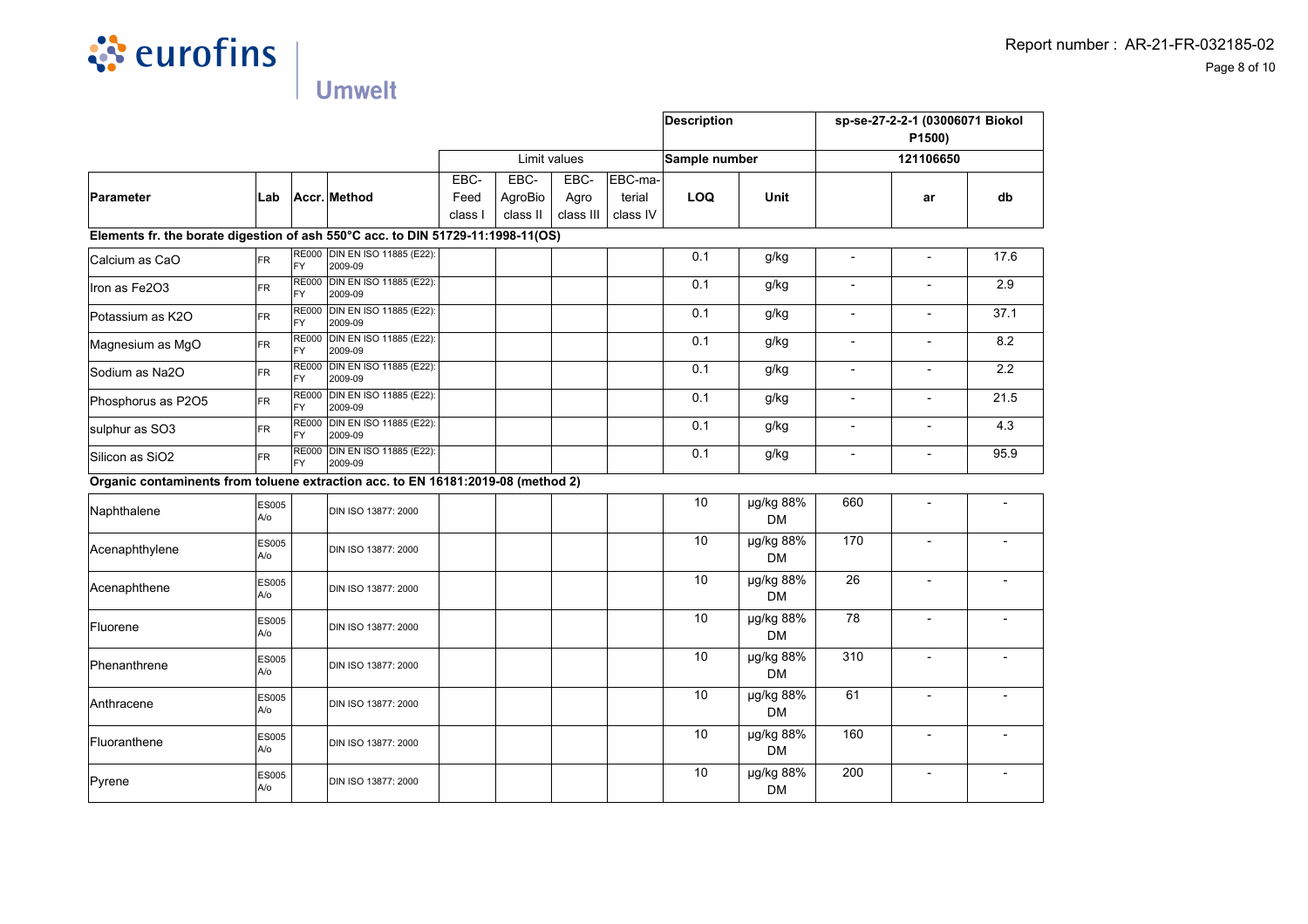

|                            |                        |                     |                         |                             |                           |                               | <b>Description</b> |                        | sp-se-27-2-2-1 (03006071 Biokol<br>P1500)<br>121106650 |                          |    |  |
|----------------------------|------------------------|---------------------|-------------------------|-----------------------------|---------------------------|-------------------------------|--------------------|------------------------|--------------------------------------------------------|--------------------------|----|--|
|                            |                        |                     |                         |                             | Limit values              |                               | Sample number      |                        |                                                        |                          |    |  |
| Parameter                  | Lab                    | Accr. Method        | EBC-<br>Feed<br>class I | EBC-<br>AgroBio<br>class II | EBC-<br>Agro<br>class III | EBC-ma-<br>terial<br>class IV | <b>LOQ</b>         | Unit                   |                                                        | ar                       | db |  |
| Benz(a)anthracene          | <b>ES005</b><br>A/o    | DIN ISO 13877: 2000 |                         |                             |                           |                               | 10                 | µg/kg 88%<br><b>DM</b> | 56                                                     | $\overline{\phantom{0}}$ |    |  |
| Chrysene                   | <b>ES005</b><br>$A$ /o | DIN ISO 13877: 2000 |                         |                             |                           |                               | 10                 | µg/kg 88%<br><b>DM</b> | 39                                                     | $\overline{\phantom{0}}$ |    |  |
| Benzo(b)fluoranthene       | <b>ES005</b><br>A/o    | DIN ISO 13877: 2000 |                         |                             |                           |                               | 10                 | µg/kg 88%<br><b>DM</b> | 70                                                     | $\overline{a}$           |    |  |
| Benzo(k)fluoranthene       | <b>ES005</b><br>A/o    | DIN ISO 13877: 2000 |                         |                             |                           |                               | 10                 | µg/kg 88%<br><b>DM</b> | 18                                                     | $\overline{a}$           |    |  |
| Benzo(a)pyrene             | <b>ES005</b><br>A/o    | DIN ISO 13877: 2000 | 25                      |                             |                           |                               | 10                 | µg/kg 88%<br><b>DM</b> | 59                                                     | $\overline{\phantom{0}}$ |    |  |
| Indeno(1,2,3-cd)pyrene     | <b>ES005</b><br>lA/o   | DIN ISO 13877: 2000 |                         |                             |                           |                               | 10                 | µg/kg 88%<br><b>DM</b> | 44                                                     | $\overline{a}$           |    |  |
| Dibenz(a,h)anthracene      | <b>ES005</b><br>A/o    | DIN ISO 13877: 2000 |                         |                             |                           |                               | 10                 | µg/kg 88%<br><b>DM</b> | < 10                                                   |                          |    |  |
| Benzo(g,h,i)perylene       | <b>ES005</b><br>A/O    | DIN ISO 13877: 2000 |                         |                             |                           |                               | 10                 | µg/kg 88%<br><b>DM</b> | 230                                                    | $\overline{\phantom{0}}$ |    |  |
| Total 16 EPA-PAH excl. LOQ | ES005<br>A/o           | DIN ISO 13877: 2000 |                         |                             |                           |                               |                    | µg/kg 88%<br><b>DM</b> | 2200                                                   | $\overline{a}$           |    |  |
| Total 16 EPA-PAH excl. LOQ | ES005<br>A/o           | calculated          | 4                       | 4                           | 6                         | 30                            |                    | mg/kg dw               | 2.5                                                    | $\overline{a}$           |    |  |
| <b>Special analyses</b>    |                        |                     |                         |                             |                           |                               |                    |                        |                                                        |                          |    |  |
| Plausibility check         | <b>FR</b>              |                     |                         |                             |                           |                               |                    |                        | $\overline{\phantom{a}}$                               | OK                       |    |  |